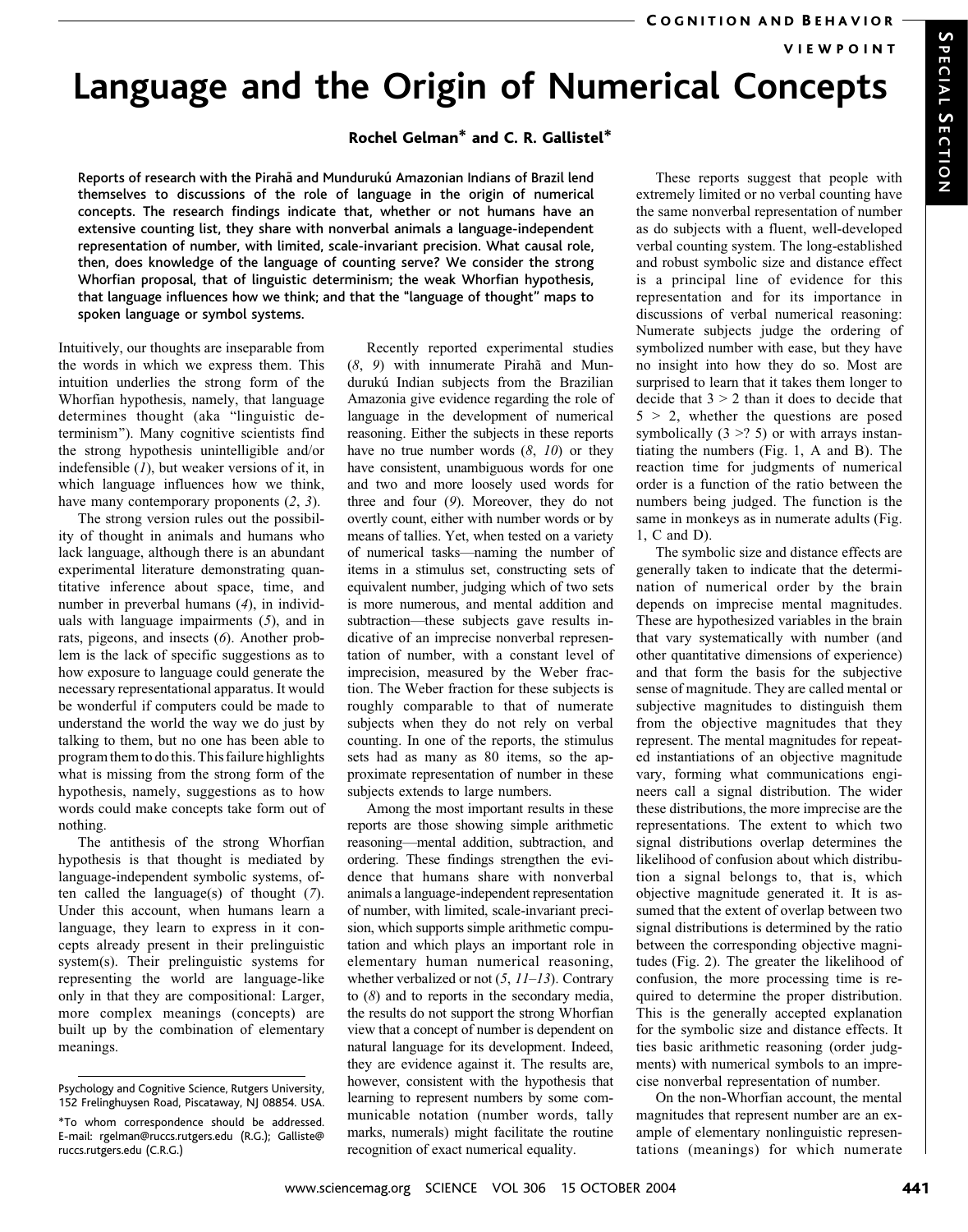#### **COGNITION AND BEHAVIOR**

subjects have learned words. Subjects believe that the property denoted by "three" may be added to the property denoted by "two" to obtain the property denoted by "five" because this is already true for the prelinguistic concepts to which the words refer and from which they derive their meaning. That is, the mental magnitude that represents three may be mentally added to the mental magnitude that represents two to get the mental magnitude that represents five. Plausibly, the language learner comes to believe that those words have those meanings, precisely because she observes that their use is consistent with those meanings. Children hear, "Three and two are five" but not "Cow and big are red." From the syntactic frames in which words occur, much may be inferred about their referents (14, 15).

In showing that subjects with no verbal counting system have a concept of approximate numerical magnitude like that of numerate subjects, these reports support the non-Whorfian view for the origins of our concept of number. However, there is more to the story. Numerate subjects have a strong intuition of exact numerical equality. Two plus two is exactly four, not roughly four, and the square root of two is not exactly equal to the proportion between any two count numbers, that is, to any rational number, although a rational number that is as close as one wishes may readily be found. This aspect of the meaning of number words is not readily explained by the assumption that it is the reference to imprecise mental magnitudes that

gives number words their meanings. When the non-numerate subjects in these reports matched a set of four items to a set of five, or judged that  $6 - 3 = 2$ , they gave evidence of being indifferent to exact numerical equality, an indifference not seen in numerate control subjects. Thus, the reports suggest that the learning of number words either creates a concept of exact numerical equality (a strong Whorfian hypothesis), or mediates the expansion of such a concept (a weaker Whorfian hypothesis), or directs attention to such a concept (a non-Whorfian hypothesis).

A current hypothesis of the second (weak Whorfian) kind is the two-systems hypothesis, which is that, in addition to the approximate representation of numerical magnitude, there is a second prelinguistic representation, limited to numbers from one to four  $(16)$ . Because this second, small-number-only system is discrete and precise, exact equality is intrinsic to the representation. It comes from the identity of the representing symbols (e.g.,  $II \equiv II$ ). On these accounts, the acquisition of a verbal counting system mediates the extension of the notion of exact equality to our concept of numbers greater than four.

The reports from experiments with nonnumerate subjects do not offer much support for two-system hypotheses, because the innumerate subjects represent three and four imprecisely—and, arguably, even one and two. This finding is also problematic for closely related and long-popular hypotheses that postulate perceptlike representations of the numbers one to four  $(17, 18)$ . If these subjects have precise or percept-like prelinguistic representations of three and four, then, curiously, they have no words that refer unambiguously to them.

There are at least two conceptual problems with dual-representation hypotheses. First, if the words for the numbers one to four derive their meaning from discrete, noise-free prelinguistic symbols or percepts, then why are the symbolic size and distance effects seen in this range? (Recall that these effects are assumed to derive from the imprecision of the mental magnitude representation of number.) Second, the compositionality of number concepts is a sine qua non. If the brain represents three and seven in fundamentally different ways, how can it compose them arithmetically (order them, add them, etc.)? What representational form do the resulting hybrids have? This is particularly puzzling when two numbers beyond the discrete and precise range are subtracted to yield a number inside it, as in  $7 - 5 = 2$ .

Nonetheless, reports of subjects who appear indifferent to exact numerical equality even for small numbers, and who also do not count verbally, add weight to the idea that learning a communicable number notation with exact nu-



Fig. 1. The symbolic and nonsymbolic size and distance effects in the judgment of numerical order. (A) Time taken to make the order judgment as a function of the difference between two single digits (open circles) or between instantiations of the two numerosities (other symbols, nonsymbolic). (B) Reaction time as a function of the size of the smaller digit or number of stimulus items. (C and D) The distance effect for instantiated numbers is the same in humans and monkeys. [(A) and (B) are based on figures 1 and 2 in (19); (C) and (D) are based on figure 26.5 in (12).]



Fig. 2. Two common explanations for the size and distance effects. (A) Scalar variability. The mean mental magnitude is proportional to the number, as is the variability about this mean. Thus, the distributions are scale invariant, which means that the overlap between any two of them is determined by the ratio of their means. (B) Logarithmic compression. The mean mental magnitude is proportional to the logarithm of the number, whereas the variability is independent of it. Again, distributions for objective magnitudes that differ by a given ratio (e.g., 2:1) show the same overlap and, hence, the same potential for confusion about which distribution a particular signal properly belongs to.